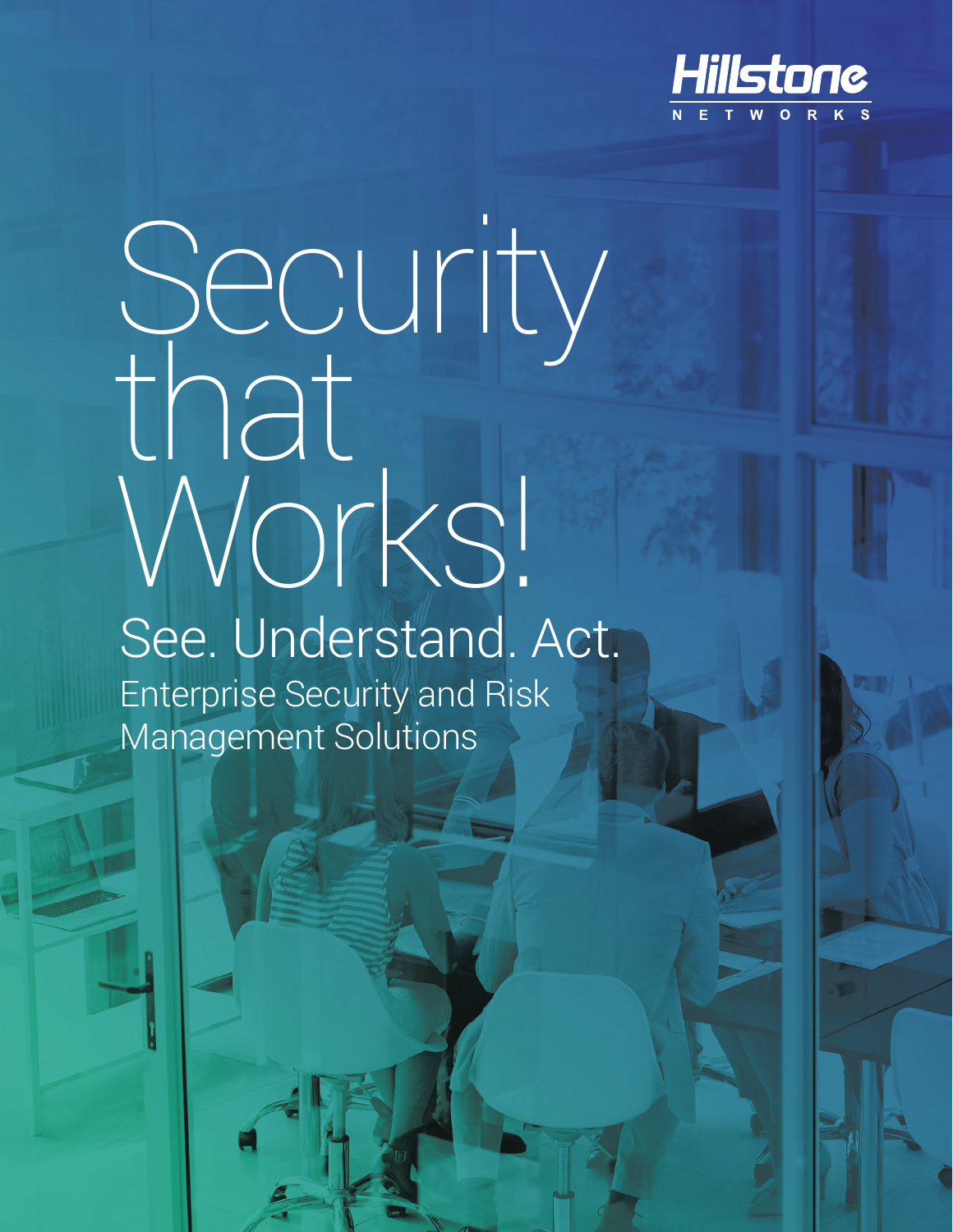# See. Understand. Act.

### It's how 17,000+ enterprises are reducing their business risk with Hillstone solutions.

Security is now a risk management discipline. In this post-breach world, we've evolved from perimeter-based security to needing pervasive security across enterprise campuses, branch locations, private data centers and public cloud. Point solutions don't provide the scope of protection needed, and enterprises need an innovative, affordable platform that can provide end-to-end coverage.

Hillstone Networks's enterprise security and risk management solutions provide visibility, intelligence and protection to ensure enterprises can comprehensively **see**, thoroughly **understand** and rapidly **act** against cyber-threats. Recognized by leading analysts, Hillstone's solution easily deploy across edge to the cloud providing a scalable security suite that fits any enterprise. Our mantra "Security that Works!", was born from customers frustrated with hyperbolic competitor claims who then experienced Hillstone's family of security and risk management solutions.

## Positioned in three Gartner Magic Quadrants for its vision of Layered Defense



*"Hillstone CloudHive offers a micro-segmentation solution for virtual VMware networks along with CloudEdge virtual firewalls for the networks over the cloud. This offering makes Hillstone a strong vendor for cloud security use cases."…*

*Hillstone firewalls are a good candidate for enterprises with hybrid networks, such as on-premises, cloud and virtualized environments in the above mentioned regions."…*

*"Hillstone supports a wide range of detection and prevention options with signatures, behavioral analytics,*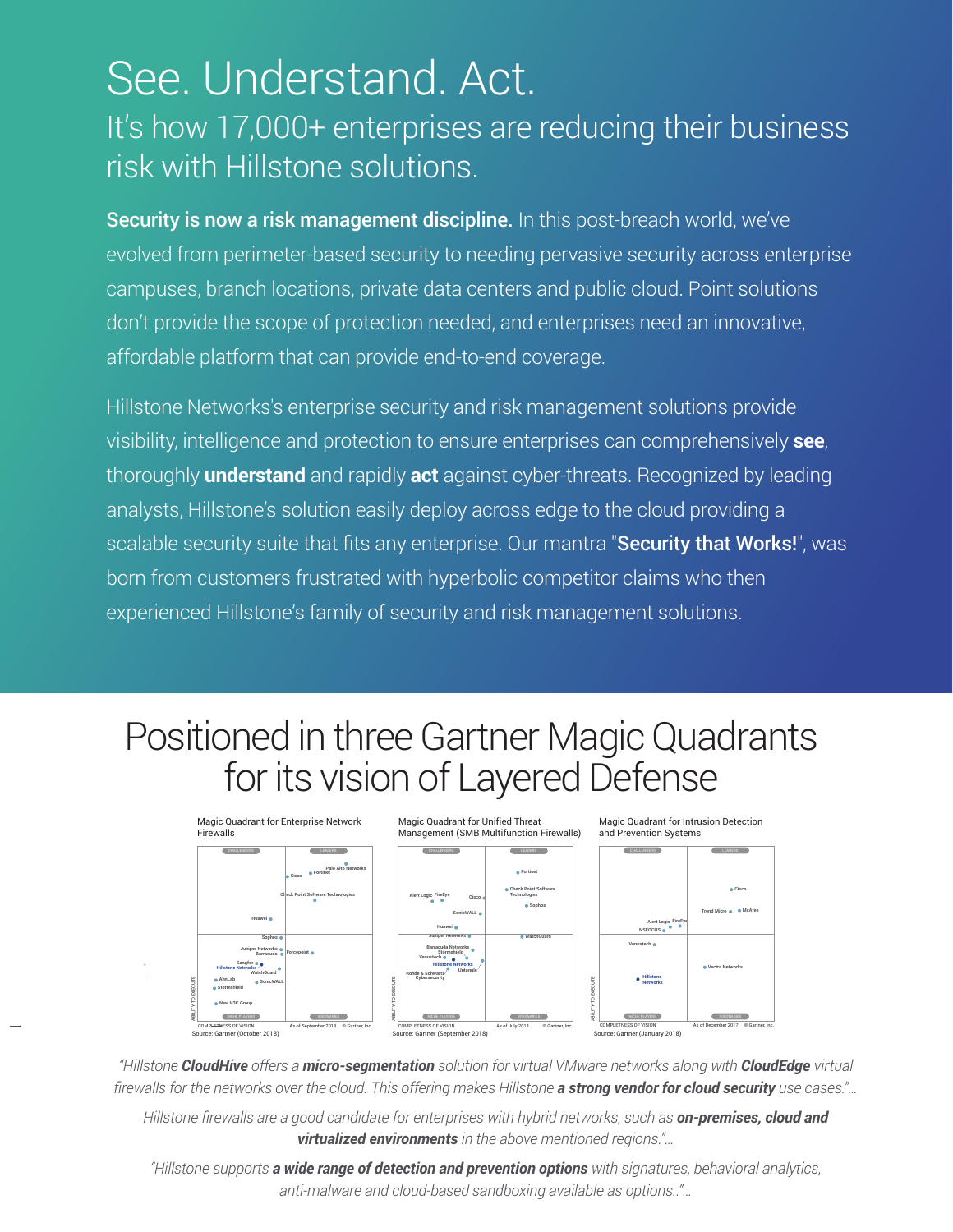## Hillstone's Security Methodology









#### Data Center Scale

*Elastic Security Architecture*

Hillstone's X10800 top-of-line chassis-based firewall designed to meet the need of the most demanding service providers, large enterprise, and carrier networks. The X10800's patented Elastic Security Architecture and innovative hardware design, provide outstanding performance, reliability, and scalability. With



1 Tbps of processing power and built-in security intelligence, data center operators have uncompromising visibility across all traffic. Hillstone's

patent-pending Twin Mode solution

synchronizes firewall security states in redundant data centers ensuring uninterrupted service during vMotion between two data centers.

#### Security Analytics

*Intelligent Breach Prevention*

Hillstone Networks has a unique and effective approach to deal with advanced threats. With its sophisticated layered defense, multiple patented detection engines,



and targeted threat correlation capabilities, Hillstone solutions can detect and mitigate advanced threats at every stage of the threat trajectory. Hillstone's Intelligent Next-Generation Firewall (iNGFW) and Server Breach Detection System (sBDS), provide a unique way to see and understand threats enterprise-wide, so security teams can rapidly act to stop them.

#### Cloud Security *Micro-segmentation and NFV*

Hillstone's CloudHive is an advanced Micro-segmentation solution designed for the demands of the virtualized data center. It provides



unprecedented fine-grained visibility to see deep into VM's, intelligence to understand virtual network threats, and control to rapidly mitigate VM attacks.

HIllstone's CloudEdge provides both comprehensive security protection for the Virtual Private Network (VPC) in the public cloud, and Network Function Virtualization (NFV) environment. Hillstone's Cloud Security Solution spans all cloud platforms, providing deployment automation, and efficient service orchestration.

## SD-WAN

#### *Built on Security Foundations*

Hillstone's edge solution provides the most comprehensive security for SD-WAN deployment. In addition to a robust security platform that provides the visibility to see what's going on at the

edge, our SD-WAN solution also provides the intelligence to understand which of the 3,000+ applications are running, and act to dispatch traffic with the right level of security. Hillstone's SD-WAN



solutions also provide centralized management, zero-touch deployment, and superior QoS with active link monitoring.